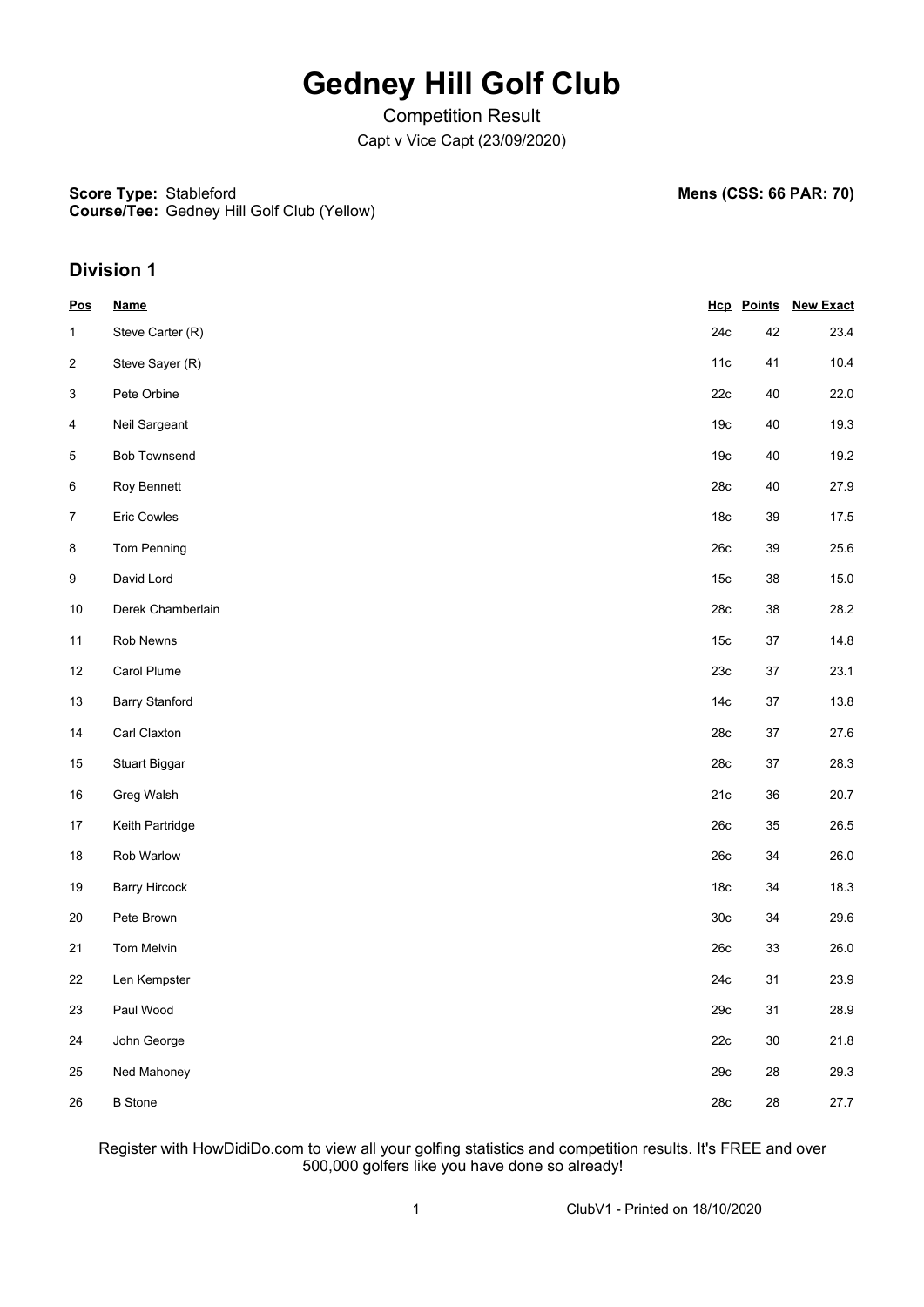### **Division 1**

| <b>Pos</b> | <b>Name</b>     |     |    | <b>Hcp</b> Points New Exact |
|------------|-----------------|-----|----|-----------------------------|
| 27         | Keith Lawrence  | 23c | 26 | 23.5                        |
| 28         | John Venters    | 25c | 26 | 24.7                        |
| 29         | Raffaele Ragosa | 24c | 23 | 24.0                        |

#### @ = Stableford Adjusted Score

(R) - Players with Handicap Reduction

Register with HowDidiDo.com to view all your golfing statistics and competition results. It's FREE and over 500,000 golfers like you have done so already!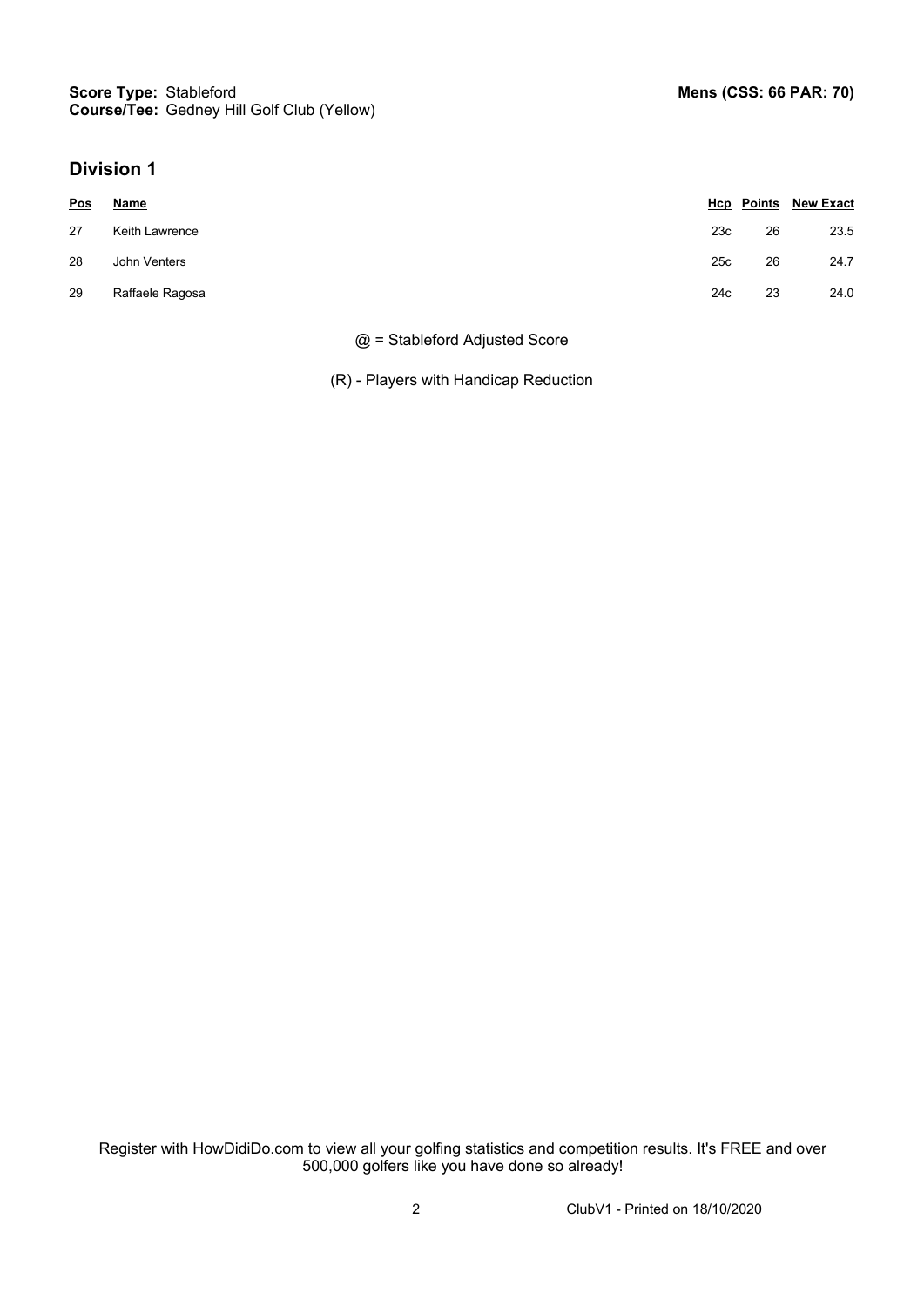# **Gedney Hill Golf Club**

Twos Analysis Capt v Vice Capt on 23/09/2020

**Player Name Handicap Hole** 

No twos were recorded for this event.

3 ClubV1 - Printed on 18/10/2020